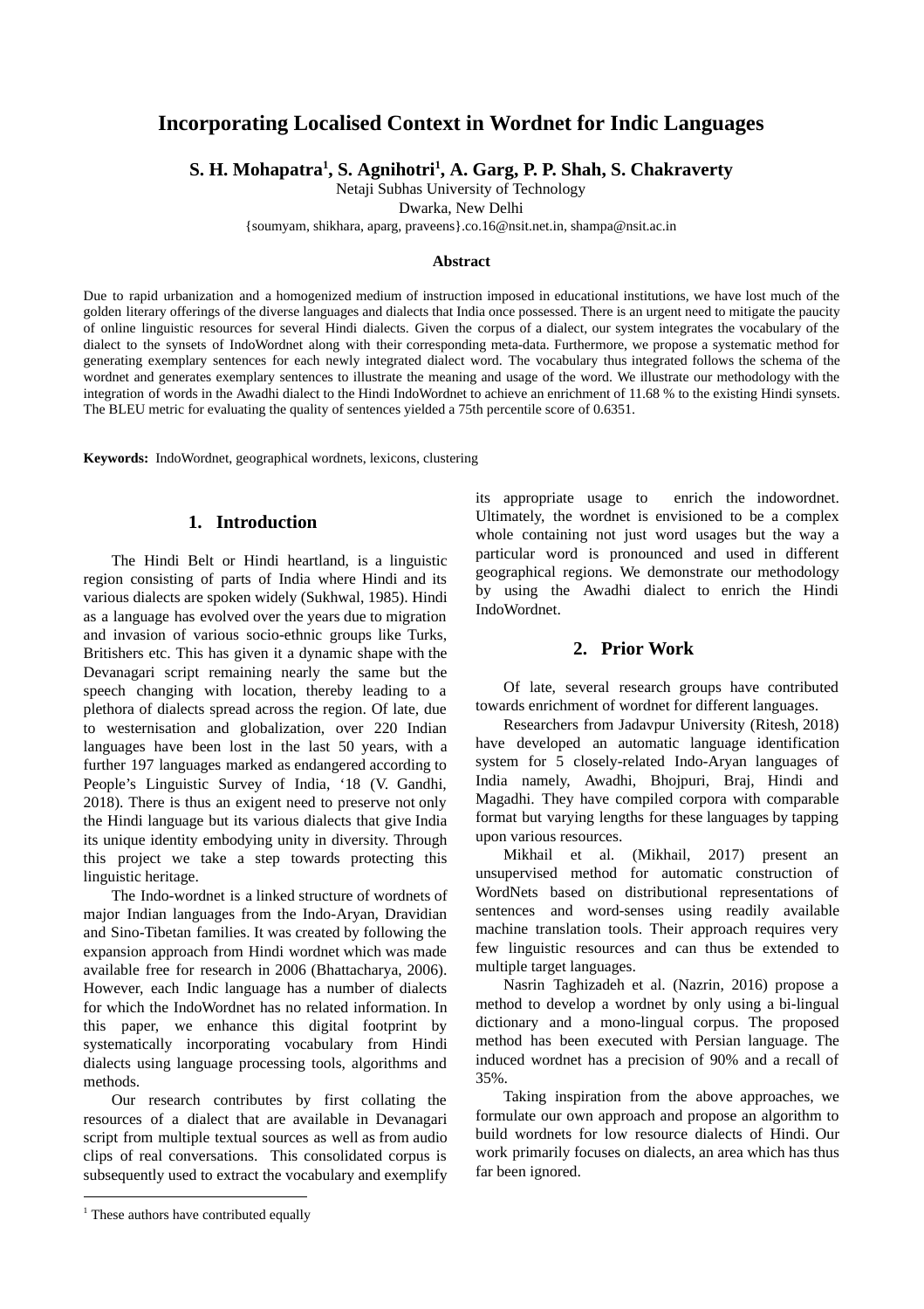# **3. Method**

We present an algorithm that takes in the corpus of a given dialect and its Hindi bilingual dictionary. The system uses this dialect's vocabulary to enhance the synsets of Hindi IndoWordnet. Our twin goals are to ensure that the enriched vocabulary follows the schema of the wordnet and that we are able to generate exemplary sentences to illustrate the meaning and usage for each dialect word.

# **3.1 Data Collection**

We used the Awadhi-Hindi bilingual dictionary, also called Awadhi Shabdkosh<sup>2</sup>, an ebook, for extracting Awadhi words along with their relevant Hindi meanings. We used this collection solely for the purpose of IndoWordnet synset integration*.*

The main source of our corpus compilation came from the comparable corpora from Jadavpur University (Ritesh, 2018) which consists of a training set of 70350 lines, a validation set of 10300 lines, test data of 9600 lines and 9600 lines of gold data for test sentences. The gold data contains the labels for the test data. The comparable dataset consists of tagged sentences belonging to Awadhi, Bhojpuri, Braj, Hindi and Magadhi categories.

A total of 12297 Awadhi sentences were extracted from the Jadavpur corpus on the basis of these tags. We also found other sources of Awadhi literature in electronic form including an ebook containing Bible Stories in Awadhi and audio samples of conversations on social topics<sup>3</sup>. These additional resources yielded 3500 Awadhi sentences. The consolidated dataset is used for creating an Awadhi lexicon of preferential pairs of Awadhi words and for sentence generation.

#### **3.2 Automatic Mapping of Existing Resources**

IndoWordnet provides the NLP resources of various Indic languages. However, it does not store any linguistic information about the various dialects in which a word may be spoken in different regions. In this section, we explain the processes involved in mapping the Awadhi words in the bilingual dictionary to the relevant Hindi synsets.

```
वटुलासं० पुं० वडावतंत जिसमें दात्र या भात
 पकाया जाय, स्त्री०-ली।
वटोर सं० पुं० समूर, वमन-, वाझर्यो का जमाव;<br>कि०-व, प्र०-रा,-रिब्रा,-होव,-कस्व ।
बटोही सं० पुं• यात्रो, राहगीर: 'बाट' से।
वट्टा सं० पुं० वटा, जागब, देव ।
वट्टी सं० स्त्री० धागे को गोली ।
वड़ कि० वि० वहुत, प्र०-ई,-इिहि, वि० वडा,-र,
  यदे-वदे।
```
Figure 1: Image from the *Awadhi Shabdkosh*: The Awadhi-Hindi bilingual dictionary

# **3.2.1 Preparation of Inverse Dialect Mappings**

An excerpt from the *Awadhi Shabdkosh* is shown in Figure 1. An awadhi word (say,  $\overrightarrow{\alpha}$ ) is followed by its POSTag ( $\vec{\tau}$ , for noun), its gender ( $\vec{y}$  for male) and its meaning in hindi. The symbol '।', known as the purnaviram, marks the end of a sentence.

Using an Optical Character Reader<sup>4</sup> (OCR) and regex, we bring the PDF data into usable textual format.

We pick each Indic word from the inverted mappings and search it in the IndoWordnet. If it exists then we integrate the dialect word into the first synset of the Indic language and add a metadata tag to the same indicating the dialect to which it belongs. The regex used to generate inverted mappings is shown in Figure 2.

# Regex = r"  $(o|q|o)$ [\u0900-\u0965\u0967-\u097F]+  $(.|:|1|[\text{10900}]\text{10965}\text{10967}]\text{1097F}+o)$ "g

Figure 2: Regex used to extract mappings from plain text

The regex helps us to extract pairs of Awadhi-Hindi words with each Awadhi word having *a* single word Hindi meaning so as to preclude superfluous words. Each regex match has 3 groups. The green group picks up the POStag delimiter, the blue group picks up the single Hindi word we are concerned with and the red group picks up the delimiter for the Hindi word. The Hindi word delimiter group helps filter out single word meanings.

Figure 3, shows different matches detected using the regex  $101$  tool<sup>5</sup>. To illustrate, in the first match, the Awadhi word is लड़कपिल्ली, the POSTag delimiter is  $\circ$ , the Hindi word is लड़खड़ाब and Hindi word delimiter is िक्र०*.* Hence, the Awadhi-Hindi pair is लड़किपली *-* लड़खड़ाब*.*

## **3.2.2 Using Metadata Tags**

With the integration of dialect related lingual information for each Indic language in the IndoWordnet, it becomes mandatory to add metadata tags to each word to indicate its membership in different dialects. Adding metadata tags enriched the semantic information of each word in the IndoWordnet.

For every new word that is being integrated to the IndoWordnet, the metadata tag denotes the dialect from which the request for integration into the wordnet has been instantiated. Figure 4a shows an Awadhi word with its Hindi meaning. Figure 4b shows the results after integration of Awadhi word to the Hindi synset along with an AWD tag, showing membership to the Awadhi dialect.

#### **3.3 Knowledge Representation**

This section documents the different data representations we developed out of the existing data.

<sup>&</sup>lt;sup>2</sup> archive.org/details/in.ernet.dli.2015.481490/mode/1up 3 https://bit.ly/2ySzXWy

<sup>4</sup> <https://pypi.org/project/google-cloud-vision/>

<sup>5</sup> <https://regex101.com/>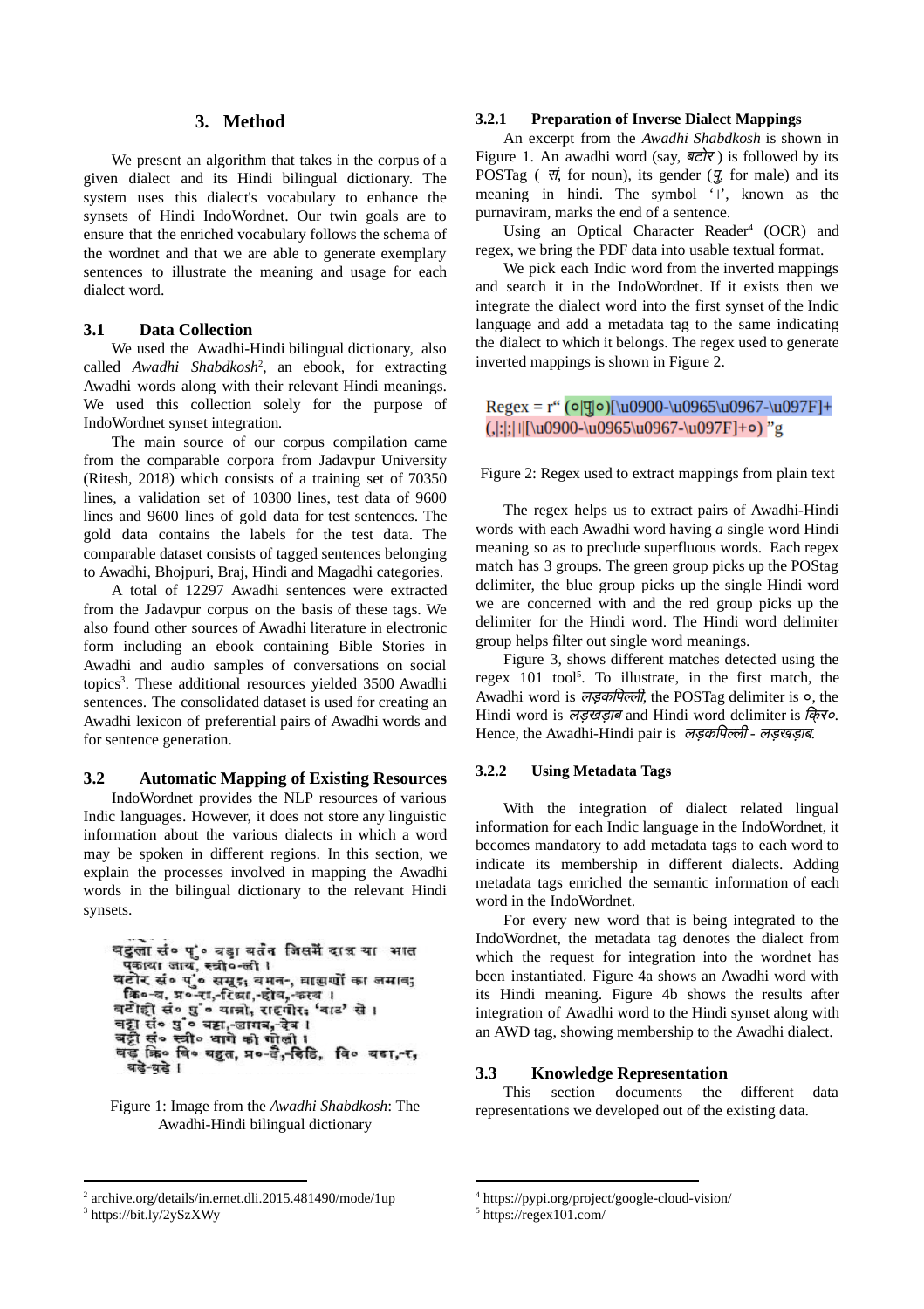```
लडकपिल्ली, "वि० प० चिबिल्ला लडका ; वै० लडखडाब किर० स० हिलकर गिरने लगना ;
लड़हरा, सं० पुं० घरी का लंबा पेड़
लड़ाइब, दे<mark>० लड़य ।</mark> ।
लड़ाई, "सं० स्त्री<mark>० युद्ध ,</mark> झगड़ा करब ,
                                              होय ।"
लड़ाका, वि<mark>० झगड़ालू ।</mark>
```
Figure 3: Regex matches as seen on Regex 101 web tool

# पार सं० पु. किनारा;-पाइब, जीतना,-करब,-होब; -लागय, हो सकना; लगाइव।

Figure 4a: Awadhi word पार and its Hindi meaning *किनारा* in Awadhi-Hindi bilingual dictionary

### **3.3.1 Stop Words and POS Tags**

Since there is no pre-existing list of stop words for Awadhi, we make our own. We first create a frequency map of all the words in the corpus and sort them in descending order of frequency of occurrence. Words which have a high frequency, and in addition belong to the class of determiners, prepositions or conjunctions such as यह (this), उसका (their) and और (and) are added to the list of stop words.

We use the Hidden Markov Model (HMM) to POS tag our precompiled Awadhi dataset. The HMM requires a set of observations and a set of states. Words in a sentence are defined as the observations and the POS tags are the hidden states. The HMM uses a transition probabilities matrix and a conditional probabilities matrix. For a given pair of POSTags, say (ADJ and NP) the transition probability TP is defined by the conditional probability:

$$
TP = P (ADJ | NP)
$$
 ... Eq 1

For a given word *a* and POSTag, the emission probability EP is defined by the conditional probability:  $E.P. = P (a | NP)$  ... Eq 2

In order to build the two matrices, we use pre-tagged hindi dataset available from the Universal Dependencies, UD\_Hindi-HDTB dataset (Riyaz, Martha, 2009). This dataset consists of close to 2000 POSTagged sentences in the Hindi language. Once we train this model, for a new sentence it uses the pre-built matrices to predict the POSTags.

Figure 5 shows the result of POS tagging a Awadhi sentence using the HMM based POS tagger. The English translation of the sentence is - "*Being a minister it becomes his duty to listen to both the parties*".

#### **3.3.2 Lexicon**

We create a lexicon of concept words (nouns) and preferential word pairs with the help of the POStagged Awadhi dataset. This lexicon serves as a rich source of conceptually cohesive words to build sentences with improved factual correctness.

| Hindi<br>word/URL | Old Synset                                                     | New Synset                                                               |
|-------------------|----------------------------------------------------------------|--------------------------------------------------------------------------|
| केनारा            | किनारा, किनार, कोर, सिरा, छोर,<br>उपांत, अवारी, आर, पालि, झालर | किनारा, किनार, कोर, सिरा, छोर, उपांत,<br>अवारी, आर, पालि, झालर, पार(AWD) |

Figure 4b: Hindi word (*किनारा*) along with its old and new synset

#### परधान होय के नाते उनका दुनहू तरफ कि सुनैक जरूरी रहै .  $Input:$ Output: परधान/PROPN होय/PROPN के/ADP नाते/ADP उनका/PRON दुनहू/NOUN तरफ/ADP कि/SCONJ सुनैक/NOUN जरूरी/ADJ रहै/VERB ./PUNCT

#### Figure 5: Result of POSTagged Awadhi sentence

We pick up nouns from the POS tagged dataset. We plot a graph of NP (noun phrases) identified, based on their word embeddings. Each NP serves as a node and the edge weight is the inverse of the cosine distance between the word embeddings. We generate clusters of the plotted nodes. A dense cluster signifies a set of nouns which are used together frequently and hence represent a conceptually cohesive set. Thus, we pickup the cluster having the highest number of nouns. These NPs serve as the final set of nouns that are included in our lexicon.

We now build the rest of the lexicon. From the dataset, we first allot each ADJ a proximity score based on the number and the closeness of the selected NP around it. We pick a set of top 'n' unique adjectives, based on their scores. These will now serve as the final set of preferential noun-adjective pairs in our lexicon. We perform the same sequence of steps to pick up preferential noun-verbs, noun-pronoun and verb-adverb pairs in the lexicon.

For example, let the noun word be *प्<i>रकृति* (nature) for which the corresponding adjectives are  $\frac{37}{77}$  (limitless), सहज (spontaneous), कृतघ्न (not showing gratitude), ममतामयी (mother's kindness) and स्थायी (fixed, not changing).

#### **3.3.3 Digital Dictionary**

The inverse dialect mappings created to enrich the present Indowordnet (refer subsection 3.2.1) also serves as a resourceful bilingual dictionary in digital form for a given dialect word. Using our sentence generation model explained in the next subsection, we further enrich this dictionary with example sentences for each word-meaning pair.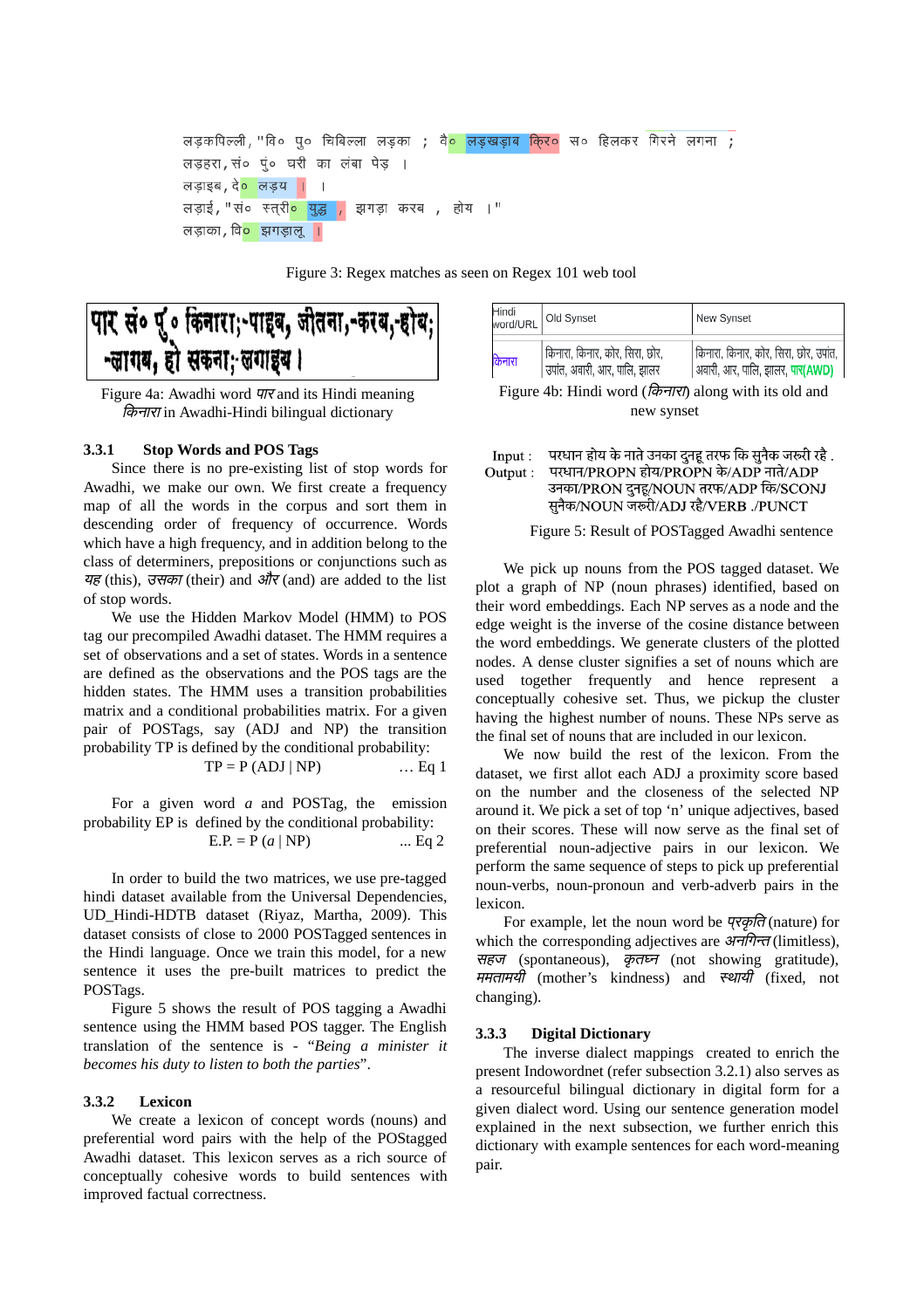# **3.4 Sentence Generation using Recurrent Neural Networks**

We designed a Recurrent Neural Network (RNN) that helps us in generating meaningful sentences using a dialect word as seed. Since Awadhi is a low resourced language, RNN is seen as a good method for sentence generation (Gandhe, 2014). The sentences serve as exemplary sentences for the newly added Awadhi word to the IndoWordnet. The motivation for using RNN rather than pick up an example sentence from the corpus itself is to be able to generate new sentences that highlight the local cultural aspects of the dialect. This aligns with our objective of preserving heritage and we will address this issue as the next step in our project's roadmap.

Alternatively we also used the N-gram model to generate sentences. This model takes in a set of words and generates a score of each possible permutation based on Markov probability rules (Yadav, 2014). The limitation of this model lies in its prerequisite to provide the entire list of words that the sentence would comprise of. Furthermore, it cannot construct sentences from a single seed word as is possible with RNN. It is noteworthy that even though RNN has been used for sentence construction in Bangla (Islam, 2019) and English (Sutskevar, 2011), it is for the first time that it has been used for sentence generation in a Hindi dialect - Awadhi.

We trained the RNN on the set of Awadhi sentences compiled in our corpus from multiple sources as mentioned in section 3.1. The RNN aims at understanding the syntactic constructs of words in a sentence so that it can use this knowledge in predicting words that are most probable in a given context.

To ensure that the sentences being generated are semantically correct, we make use of the preferential word pair lexicon we developed in subsection 3.3.2. During each step of next-word prediction in RNN, the model returns an array of probabilities for the next word. Using the lexicon relations we selectively nullify the probability scores of unrelated words. For example, for the root word -  $\overline{r}$   $\overline{r}$ , the top 5 words with highest probabilities in the probabilities array returned by the RNN are *[*जी*,* जान*, कठोर, अपनी, पिरय]*. The noun-adjective lexicon pair for *पिता* is *[*पलु िकत*,* परम*,* कठोर*,* सावी*,* िपर् <sup>य</sup>*]*. Hence, after nullifying the probabilities of the words not present in the lexicon, the top 5 words now are *[*कठोर*,* िपर् <sup>य</sup>*,* गु*,* तुय*,* परम*].*

Our training set consists of *"s:t"* pairs that correspond to a list of 5 words in sequence and the next-word in sequence respectively. Figure 6 below shows (s) as an array of 5 words in sequence and (t) as the next word in this context.

|  |  | [ '\n', 'हमरे', 'लिए', 'इतनी', 'जगह'], next word: काफी    |  |
|--|--|-----------------------------------------------------------|--|
|  |  | ['बहिका', 'रंग', 'औ', 'मुखादि', 'फूलमती'], next word: कि  |  |
|  |  | ['बने', 'सेनी', 'अत्ती', 'तपनि', 'मैंहा'], next word: खुब |  |
|  |  | ['तेरह', 'मा', 'यहि', 'पोर्ट्ल', 'पर'], next_word: जेतना  |  |

Figure 6: Training pairs generated from Awadhi data-set available

To illustrate the process, consider the first training pair. For 5 words - i. \n (newline) ii.  $\overrightarrow{\epsilon}$  (us) iii.  $\overrightarrow{\epsilon}$  (for) iv.  $\xi \tau \tau \tau f$  (this) v.  $\tau \tau \tau \xi$  (place) - in sequence the next word is काफी (enough). This "*s:t*" pair has been extracted from the sequence - \n *हमरे लिए इतनी जगह काफी है*। (This place is enough for all of us.)

In the fourth training pair, for 5 words - i. तेरह (thirteen) ii.  $\vec{\pi}$ (in) iii. यहि(this) iv.  $\vec{\pi}$  (portal) v.  $\vec{\pi}$ (on) - in sequence the next word is जेतना (specific). This "*s:t*" pair has been extracted from the sequence - कुछ ब्यस्तता के चलतेदइु हजार तेरह मा यिह पोल पर जेतना काम हुवैक रहा*,* नाय होइ पावा। (Specific work on this portal couldn't be completed due to some busy schedules in two thousand thirteen.)

Of the available Awadhi sentences for training purposes we use 20% of the dataset for the purposes of validation and the rest for training. Awadhi as a dialect is low resourced and most of the resources available online overlap in their content. During training, we allowed overfitting of the model over the consolidated training set of Awadhi sent ppences. We observe that overfitting of the data actually helps us to retain the semantic and syntactic relationships between words in the way they occur in the actual text. However, this also leads to a decrease in the overall generalizability of the process of sentence generation.

# **3.5 Evaluation of Sentence Quality - BLEU**

BLEU (BiLingual Evaluation Understudy) is an algorithm for evaluating the quality of machine-translated text from one natural language to another (Kishore, 2002). The BLEU score has been used for measuring machine translated English to Hindi sentences (Malik, 2016). It can also be used for evaluation of sentence similarity. 6

For each sentence that is generated by the RNN model for a given root word, we create a reference set using the consolidated Awadhi dataset. The reference set selectively contains only those sentences which contain the root word. Choosing sentences which contain the root word ensures that only relevant sentences are compared against and this decreases the chances of getting low scores.

The BLEU model now evaluates the cumulative n-gram scores of the candidate sentence with respect to the reference set, at all orders from 1 to n. NLTK's BLEU model by default calculates the 4-gram cumulative score, with n being set to 4 and the default weights being (0.25, 0.25, 0.25, 0.25). The algorithm finally returns the weighted geometric mean score for all n-gram scores. We make use of this model to evaluate the quality of our generated sentences<sup>7</sup>.

An example is shown in figure 8, where the awadhi root word is *जंगल* (forest) and the RNN generated sentence is जंगल (forest) मा (in) एक (one) जगहाँ (place or area) आम (mango) पाक (ripe) रहा. (There is one place in the forest where mangoes are ripening). The reference set

 $6$  bit.ly/2V640ms

<sup>7</sup> bit.ly/3aadZLC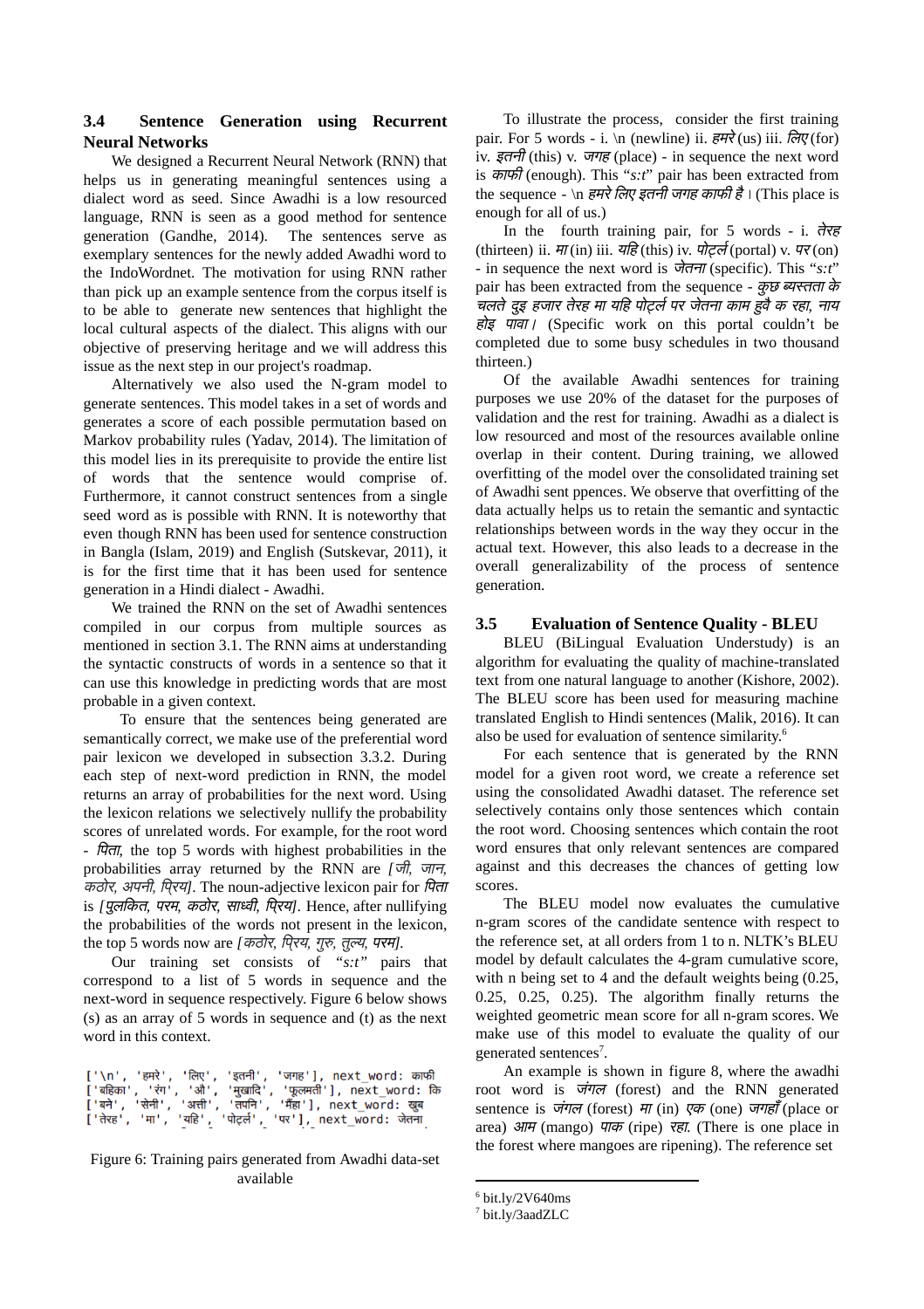

Figure 7: Complete Workflow

Figure 7 shows the complete workflow, starting from word meanings in *Awadhi Shabdkosh*, inverted word-meaning pairs, integration to IndoWordnet to sentence generation using RNN and sentence evaluation using BLEU

consists of 9 sentences which contain the awadhi word - जगं <sup>ल</sup>**.**

The BLEU score is calculated for the above sentence using the reference set giving us a score of 0.4012.

```
example reference = ["चत्पगदा जंगल की राह लिहेस" .
"जंगल मा बइठा रहइँ",
"सिकार उठा जंगल मा<sup>ं</sup>भाग",
"सब केउ जंगल मा जुटि के गयेनि" ,
"साधू जायि के उही जंगल मा फेरि राम राम करइ लागेनि"
"जब लगे गयेनि तउ देखेनि कि हारमती जंगल के बन्दी खाने मा परी बिलपत बा",
"वहि कयि रोउब सुनि के जंगल कयि चिरई जुटि गईं",
"सोना बहिनी रोवत की बीच जंगल मा बयिठी"
"सोना घरे से जायि के जंगले मा रोवयि लागीं"]
generated_sentence = "जंगल मा एक जगहाँ आम पाक रहा "
sentence_bleu(example_reference, generated_sentence)
0.40126711450090535
```
Figure 8: BLEU score for the generated sentence

# **4. Experimental Results**

# **4.1 IndoWordnet Enrichment**

The Awadhi-Hindi bilingual dictionary has 37 alphabets ranging from  $\mathcal H$  to  $\mathcal I$ . Table 3 shows the total number of Awadhi words under column 3 (TW) that exist under each alphabet - shown under column 1 (CE) in English and column 2 (CH) in Hindi. The total number of Awadhi words having one word Hindi meanings are shown under column 4 (TWSM). The inversion process led to an average of 48.48% loss in Awadhi words collected.

The number of Hindi synsets enriched with their Awadhi equivalents and their exemplary sentences due to the next step of integration to the IndoWordnet is shown under column 5 (SE). This step incurs a further miss rate of 30.91% on an average. This loss was seen to occur due to the following two factors - 1) OCR does not identify the Hindi word in the bilingual dictionary correctly. For example, in figure 9 the OCR interprets खट्टापन (sourness) as  $\overline{q\overline{q\overline{q}}(n)}$  (no such word exists). The target Hindi word doesn't exist in the IndoWordnet. For example, the Hindi word मइिजल doesn't exist in IndoWordnet. Figure 10 plots the alphabetical inverse mapping losses and IndoWordnet integration losses.

The IndoWordnet consists of 26,000 synsets for the Hindi language<sup>8</sup> and the number of synsets enriched due to the Awadhi corpus is 3036 (11.68%). This is significant, keeping in mind the scarcely available Awadhi datasets. We believe this number will increase when we proceed with other dialects of Hindi such as Braj, Rajasthani, Marwari etc.

|       | खटासि संव्स्त्री सहापन, धोडी खटाई, वें -स।  |
|-------|---------------------------------------------|
| word  | meaning I                                   |
| खटासि | संस्त् <b>री</b> ० खापन , थोडी खटाई , वैस । |

Figure 9: (a) Awadhi word खटािस and its meaning in *Awadhi Shabdkosh*. (b) OCR interprets खटापन (sourness) as  $\overline{q}$ ,  $\overline{q}$  (no such word exists).

# **4.2 BLEU Scores**

The threshold score of 0.6351 was decided on the basis of statistics observed over 158 sentences generated, two for each of 79 Awadhi words chosen randomly from our corpus. The statistics are shown in Table 1. We decided to include sentences with BLEU scores above that corresponding to the 75th percentile score.

| Max            | Min (Non-zero)         | Mean                   |  |  |
|----------------|------------------------|------------------------|--|--|
| 0.9036         | 0.1119                 | 0.4679                 |  |  |
| Median         | <b>75th Percentile</b> | <b>90th Percentile</b> |  |  |
| 0.4324         | 0.6351                 | 0.7174                 |  |  |
| $\overline{ }$ |                        |                        |  |  |

Table 1: BLEU Scores

RNN has not been used yet for generating sentences in Awadhi or any other dialects of Hindi. We show exemplary sentences in Table 2 with scores above threshold for the Hindi words  $H\bar{\xi}$  (mother) and  $\bar{\eta}$ (child) along with their English translation.

The english translations were performed manually by us using the awadhi-hindi and hindi-english bilingual dictionaries. It was seen that for a threshold of 0.6351 sentences were syntactically and semantically correct.

<sup>8</sup> https://bit.ly/2XB07HW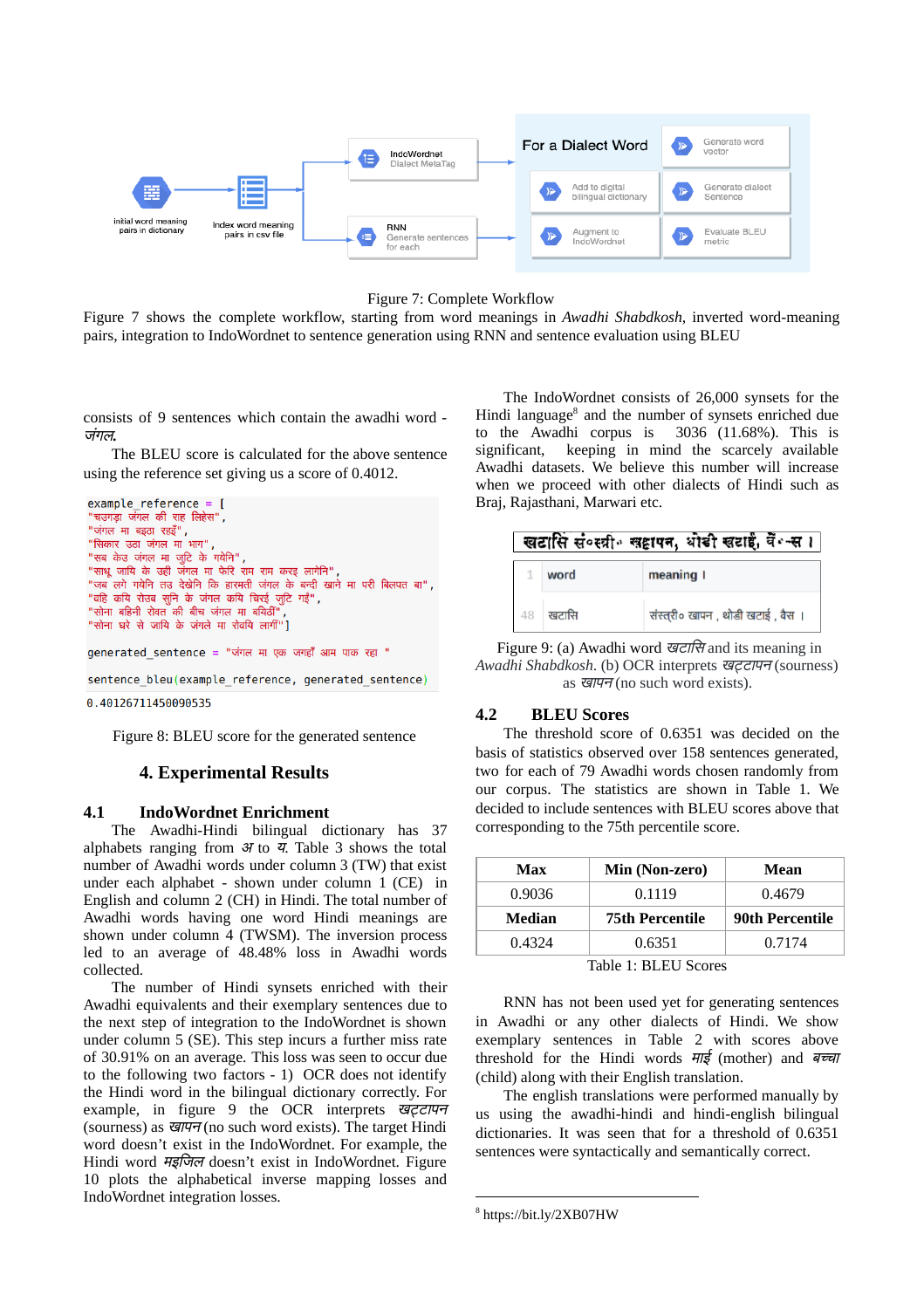| <u>sentences for माई</u>                                                                            | <b>BLEU</b> |
|-----------------------------------------------------------------------------------------------------|-------------|
| माई (mother) तोहरे (your) संकोच (hesitation)<br><i>के मारे कुछ</i> (nothing) <i>बोलि</i> (spoke) ना | 0.7788      |
| (your <b>mother</b> spoke nothing out of<br>hesitation)                                             |             |
| माई संस्कार कहां मिली कि हमरे माई केहु खुशी नाहीं<br>देखे नाहीं तौ भर जाय कै धारि अपने साथ चली जा   | 0.2069      |
|                                                                                                     |             |
| sentences for बच्चा                                                                                 | <b>BLEU</b> |
| बच्चा (children) लोग जौ खाना (food) लाये<br>(brought) हैं ऊ खाय (eating) लागै                       | 0.8948      |
| (The children started eating the food they<br>had brought with them)                                |             |
| बच्चा (child), मंतूर (mantra) <i>एक्कड्</i> (once) <i>बार</i><br>काम(works) करा थइ                  | 0.6514      |

Table 2 : RNN generated sentences

We made a visualisation tool for generating new sentences and several other tasks mentioned in section 4. The link is added in the references.<sup>9</sup>



Figure 10: Histogram showing inversion loss and miss percentage.

# **5. Conclusion and Future Scope**

We formulated and presented a methodical and scalable approach to enrich the IndoWordNet. This not only enhances the Indo Wordnet's viability as a social project but also protects local dialects from fading. Similar to the Awadhi dialect, we also plan to expand our approach to the Braj and Marwari dialect. We have bilingual dictionaries for both the dialects. However, lack of a corpus for these dialects is a constraint. Our model needs nothing more than the corpus text and a binary

| CE             | CL             | <b>TW</b> | <b>TWSM</b> | <b>SE</b>      |
|----------------|----------------|-----------|-------------|----------------|
| $\pmb{\Delta}$ | $\mathcal{J}$  | 552       | 242         | 165            |
| Aa             | $3\pi$         | 80        | 47          | 36             |
| Ai             | ऐ              | 9         | 7           | $\overline{2}$ |
| $\mathbf B$    | ब              | 817       | 391         | 254            |
| <b>Bha</b>     | $\eta$         | 288       | 114         | 79             |
| Ca             | च              | 437       | 201         | 149            |
| Chha           | छ              | 177       | 79          | 59             |
| $\mathbf{Da}$  | ड              | 161       | 67          | 48             |
| Dha            | $\overline{G}$ | 78        | 36          | 26             |
| E              | Ţ              | 21        | 11          | 9              |
| Ea             | फ              | 201       | 109         | 69             |
| Ga             | 丌              | 553       | 254         | 162            |
| <b>Gha</b>     | घ              | 163       | 70          | 51             |
| Ha             | ह              | 297       | 151         | 112            |
| I              | इ              | 44        | 30          | 21             |
| <b>li</b>      | ई              | 8         | $\,6\,$     | 5              |
| Ja             | ज              | 322       | 196         | 131            |
| <b>Jha</b>     | झ              | 105       | 44          | 26             |
| <b>Kha</b>     | ख              | 365       | 194         | 132            |
| L              | ल              | 272       | 121         | 87             |
| Ma             | म              | 578       | 305         | 194            |
| <b>Na</b>      | न              | 335       | 180         | 129            |
| $\bf{O}$       | ओ              | 42        | 26          | 17             |
| Ou             | औ              | 13        | 7           | 5              |
| Pa             | Ч              | 657       | 310         | 226            |
| Ra             | ₹              | 251       | 125         | 89             |
| Sa             | स              | 815       | 391         | 272            |
| T'a            | त              | 338       | 175         | 119            |
| <b>T</b> ha    | थ              | 65        | 32          | 24             |
| Ta             | ट              | 130       | 66          | 50             |
| Tha            | ਰ              | 86        | 41          | 28             |
| Thha           | ध              | 132       | 57          | 38             |
| <b>Ttha</b>    | द              | 375       | 189         | 138            |
| U              | ਰ              | 173       | 75          | 54             |
| Uu             | ऊ              | 14        | 9           | 6              |
| <b>Va</b>      | व              | 40        | 19          | 12             |
| Ya             | य              | 33        | 18          | 12             |

**CE:** hindi alphabet in english, **CH**: hindi alphabet,

**TW**: total Awadhi words in the dictionary for a given alphabet, **TWSM**: total Awadhi words with single word Hindi meanings, **SE**: Hindi synsets enriched in IndoWordnet

Table 3: Indowordnet Enrichment statistics

*Total* **9027 4395 3036**

<sup>&</sup>lt;sup>9</sup> https://bit.ly/2K45Vl9